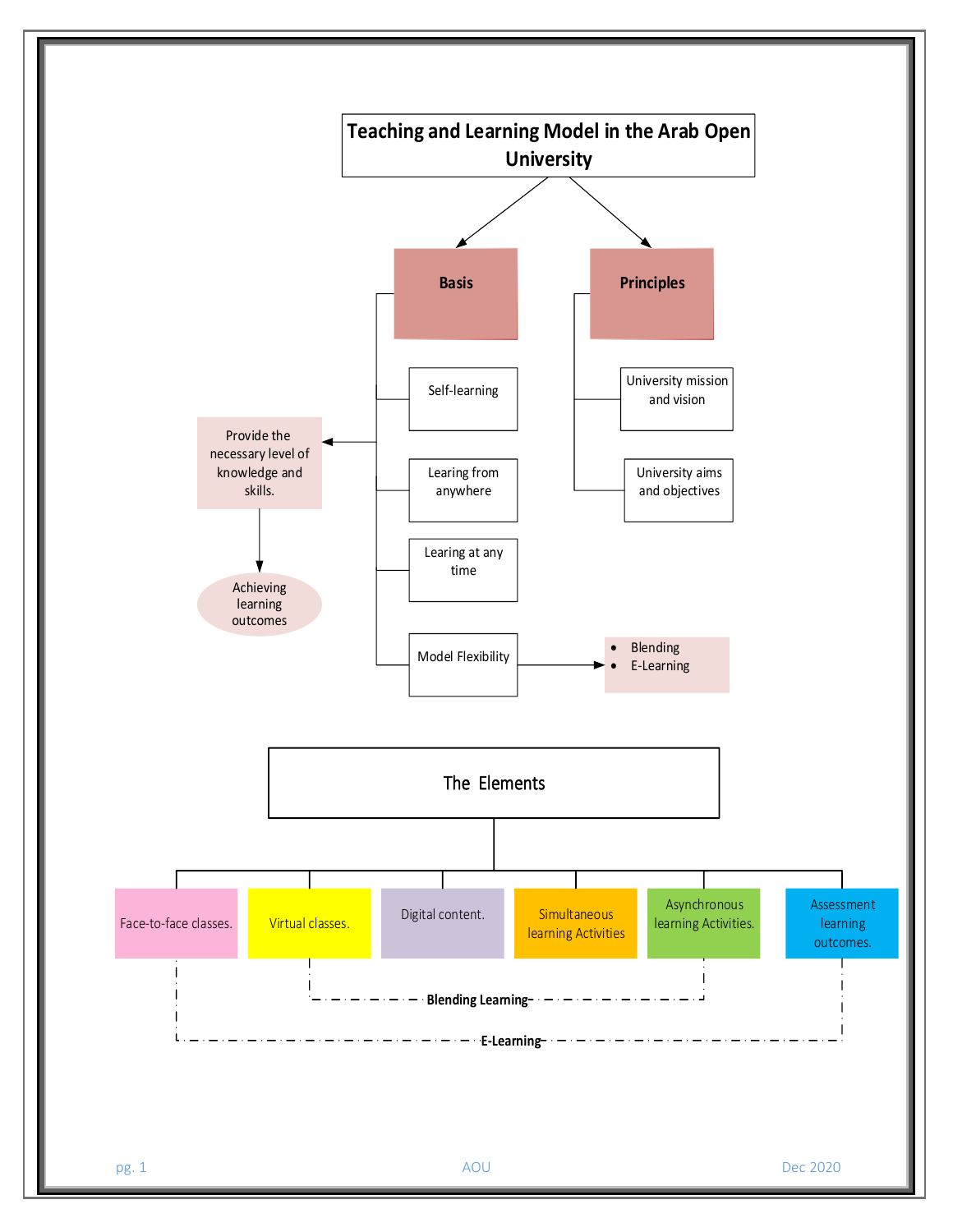| The element                             | <b>Definition</b> | <b>Components</b><br>/ Methods | Quality<br>performance | <b>Procedures</b> |
|-----------------------------------------|-------------------|--------------------------------|------------------------|-------------------|
| Face-to-face<br>classes.                |                   |                                |                        |                   |
| Virtual<br>classes.                     |                   |                                |                        |                   |
| Digital<br>content.                     |                   |                                |                        |                   |
| Simultaneous<br>learning<br>Activities  |                   |                                |                        |                   |
| Asynchronous<br>learning<br>Activities. |                   |                                |                        |                   |
| Assessment<br>learning<br>outcomes.     |                   |                                |                        |                   |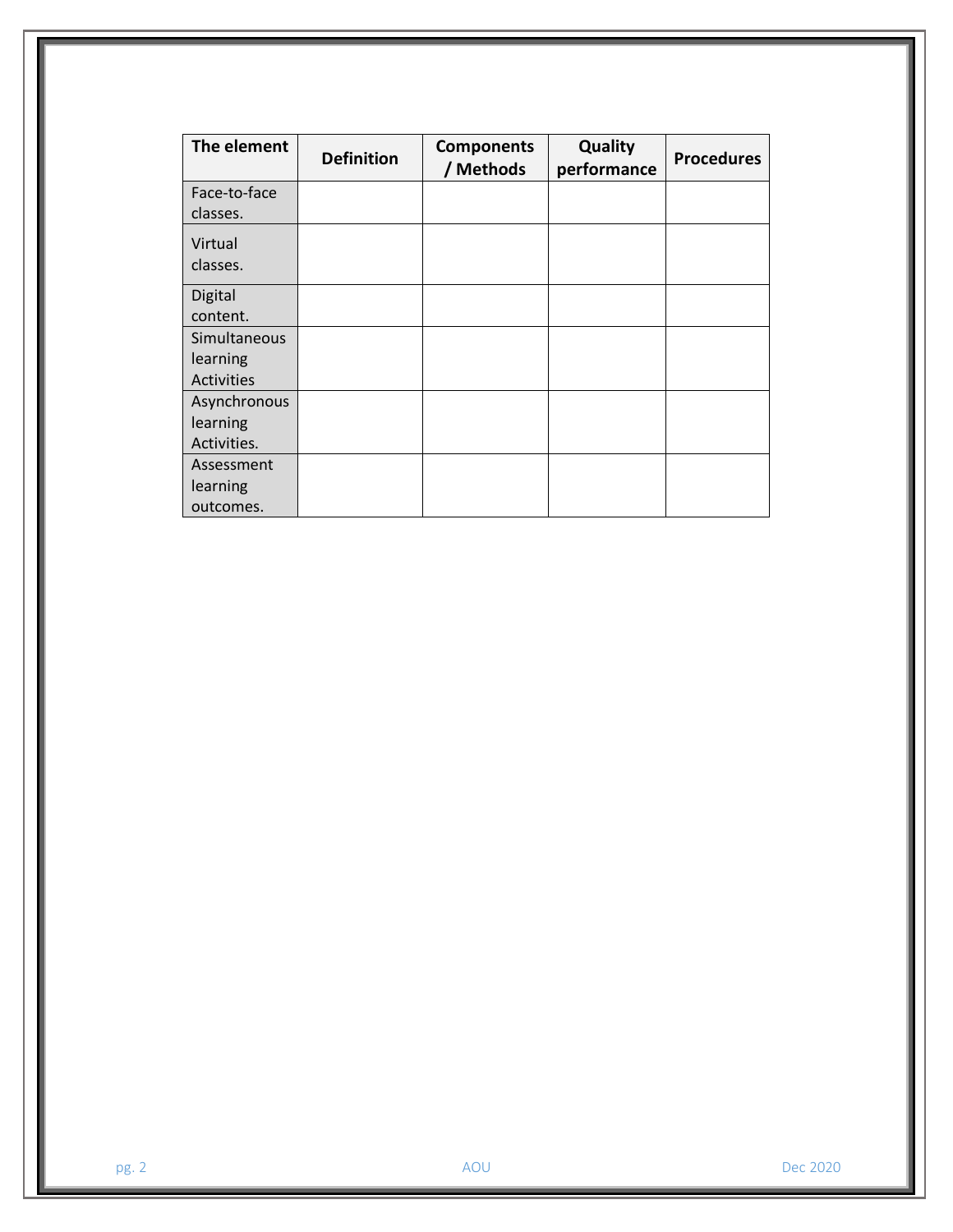#### **Introduction**

When His Royal Highness Prince Talal bin Abdulaziz initiated the establishment of the Arab Open University in 1999, the focus of its mission was to provide higher education to the learner wherever he/she is, in order to prepare him/her to be able to contribute in the national development. In addition, when the University began its work in 2002, it has adopted a unique educational model that has been a head start in the Arab world. The model based on digital information technologies that go beyond the barriers of time and space, providing access to knowledge by the learner from anywhere and anytime. The university has thus become a home of expertise in open and blending learning that ensures specific and required learning outcomes are achieved in the labor market, and are accredited locally and globally.

This model is based on the university's mission and vision, and from its objectives, and is based on fundamental principles, the most important of which are: overcoming the barriers of time and space (learning from anywhere and at any time;) and the principle of flexibility that enables the university to shift from a blending learning model to a complete digital e-learning model, as dictated by circumstances and crises, thereby the process of learning and teaching is continuing that is for human rights, and one of the biggest factors leading to genuine national development

The model provides the needed resources to create learning, primarily all kinds of knowledge, through which the learner can achieve learning outcomes in the courses.

The first five elements are: Face- to- Face classes, virtual classes, Electronic content with its all kinds, simultaneous activities, asynchronous activities, and the sixth element which is the most important element that ensures the success of others " measuring the learning outcomes" that the University has for it a precise system, defined and monitored with a high methodology. The external examiners evaluation is the most important aspect of this precise system and it is considered the only one in the Arab world.

Dr. Mohammed Bin Ibrahim Al-Zakri,

President of the Arab Open University in the Arab World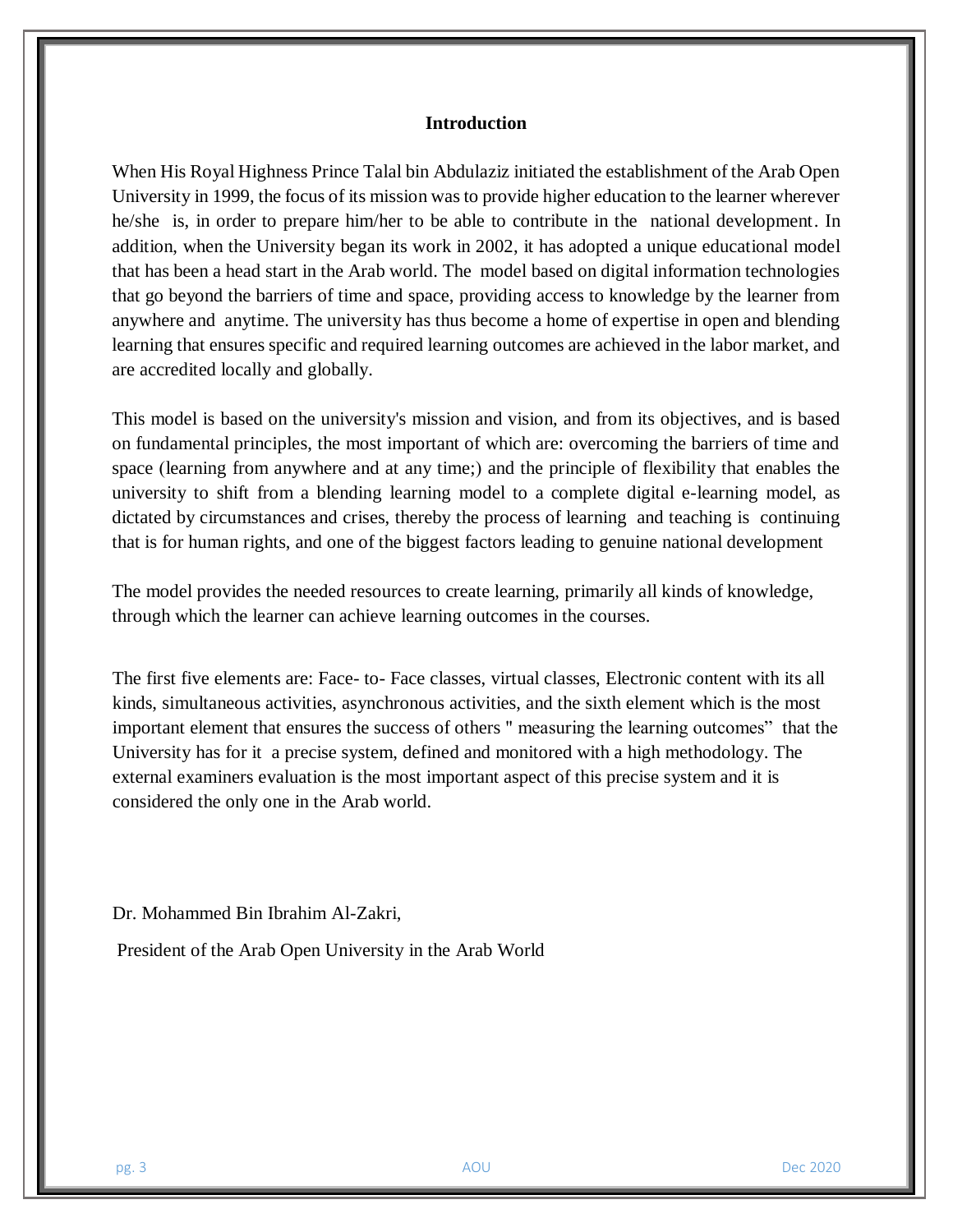# **1. Face-To-Face Classes**

## **Definition**

Face-to-face classes between the student and the academic supervisor on campus covering scientific aspects of the academic course to enhance the student's achievement of learning outcomes according to a predetermined schedule. It is characterized by multi-directional interactive encounters. It focuses on the student's pivotal and positive role in the educational process and the role of the academic supervisor as a mentor, supporter and facilitator of selflearning.

#### **Components/Methods**

- o Discussions exchange and problem solving
- o Face-to-face classroom activities.
- o Explaining concepts that are difficult to understand
- o Micro-learning/collaborative/participatory groups.
- o Brainstorming and discussions (questions/queries/examples).
- o Practical applications and practices.
- o Studies case
- o Seminars.
- o Presentations

## **Quality performance**

- o To be the student knowledgeable and actively involved in the learning process.
- o The academic supervisor should be familiar with his/ her various roles in supervision, guidance, and of the learning process management
- o Availability of the assistance educational media in-class (e.g. smart blackboard/displays/computers/Internet
- o student and academic supervisor readiness before the class start
- o Training and continuous development of academic supervisors.
- o Peer-to-peer assessment (classroom visits).
- o Following -up the classroom tutorials by coordinators.
- o Sharing classroom good practices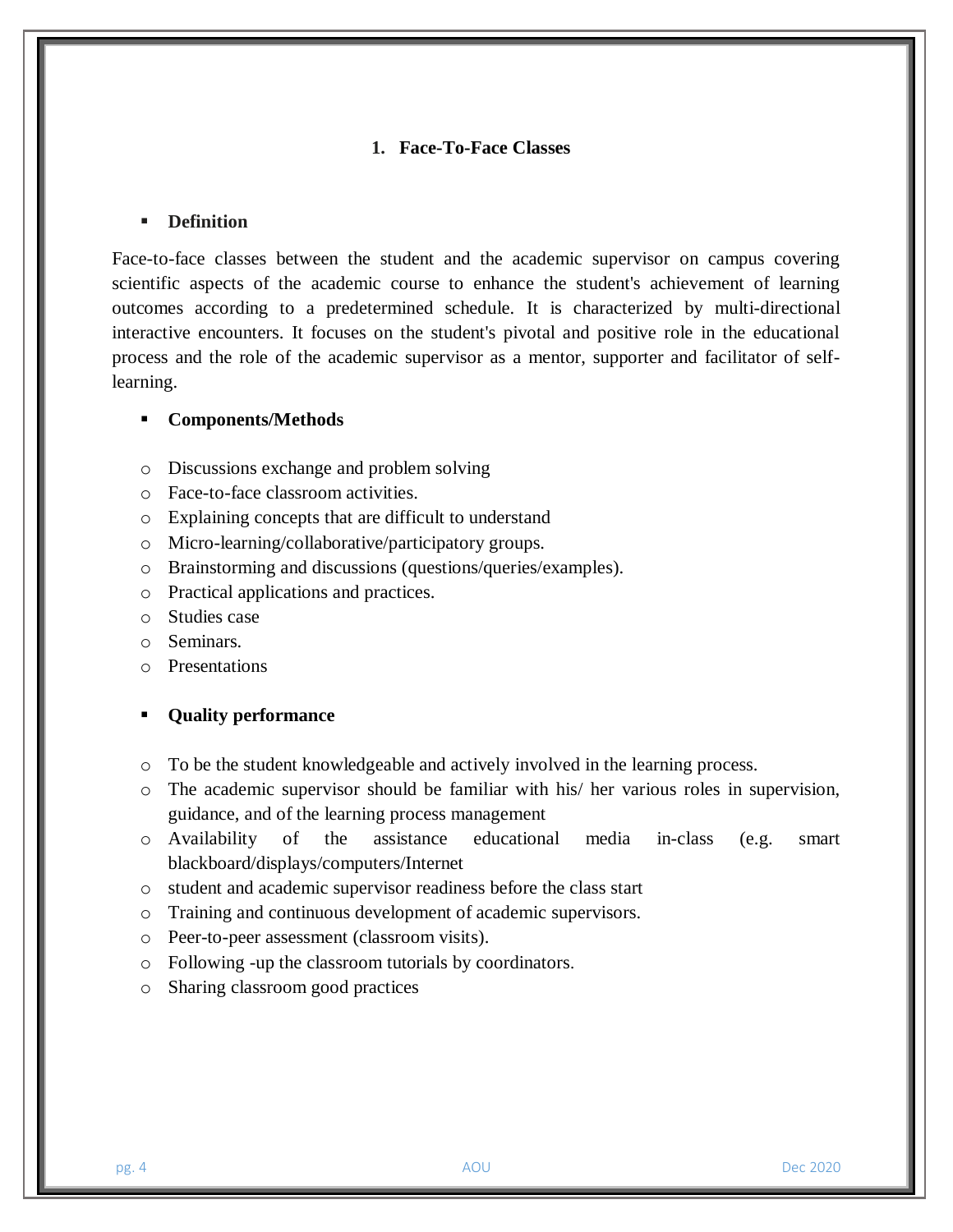## **Procedures**

- o Determine the number and time of face-to-face class for each course.
- o Set up the calendar for each course and post it on the website and the Learning Management System (LMS).
- o Diversity in strategies and auxiliary media.
- o Designing educational activities that contribute in achieving the learning outcomes.
- o Pre-preparedness by the student in accordance with the course calendar.
- o Integrating the student into the educational process and involving him/her in classroom tutorials.
- o Planning and preparing well for each class tutorial by the academic supervisor.
- o Identify the units and activities that required from the students in preparation for the classroom tutorial.
- o Ensuring the identification of educational goals and learning outcomes at the beginning of each class tutorial.
- o Managing the classroom tutorial and providing students with appropriate feedback.

# **2. Virtual Classes**

# **A. Blending Leading**

# **Definition**

Virtual classes are scheduled between the student and the academic supervisor through virtual classes system adopted by the university in which the scientific aspects of the course are enhanced. The student is the focus of discussion and presentation of scientific questions and needs. The supervisor responds to what the students offer:

## **Components/Methods**

- o Interactive virtual classrooms simultaneously
- o Seminars.
- o Virtual workshops
- o Discussing research and master thesis virtually.
- o Academic supervision.
- o Virtual academic guidance
- o Everything that enhances the process of discussion between students and academic supervisors from educational materials, audio and visual knowledge contents.
- o Discussing the students' projects virtually.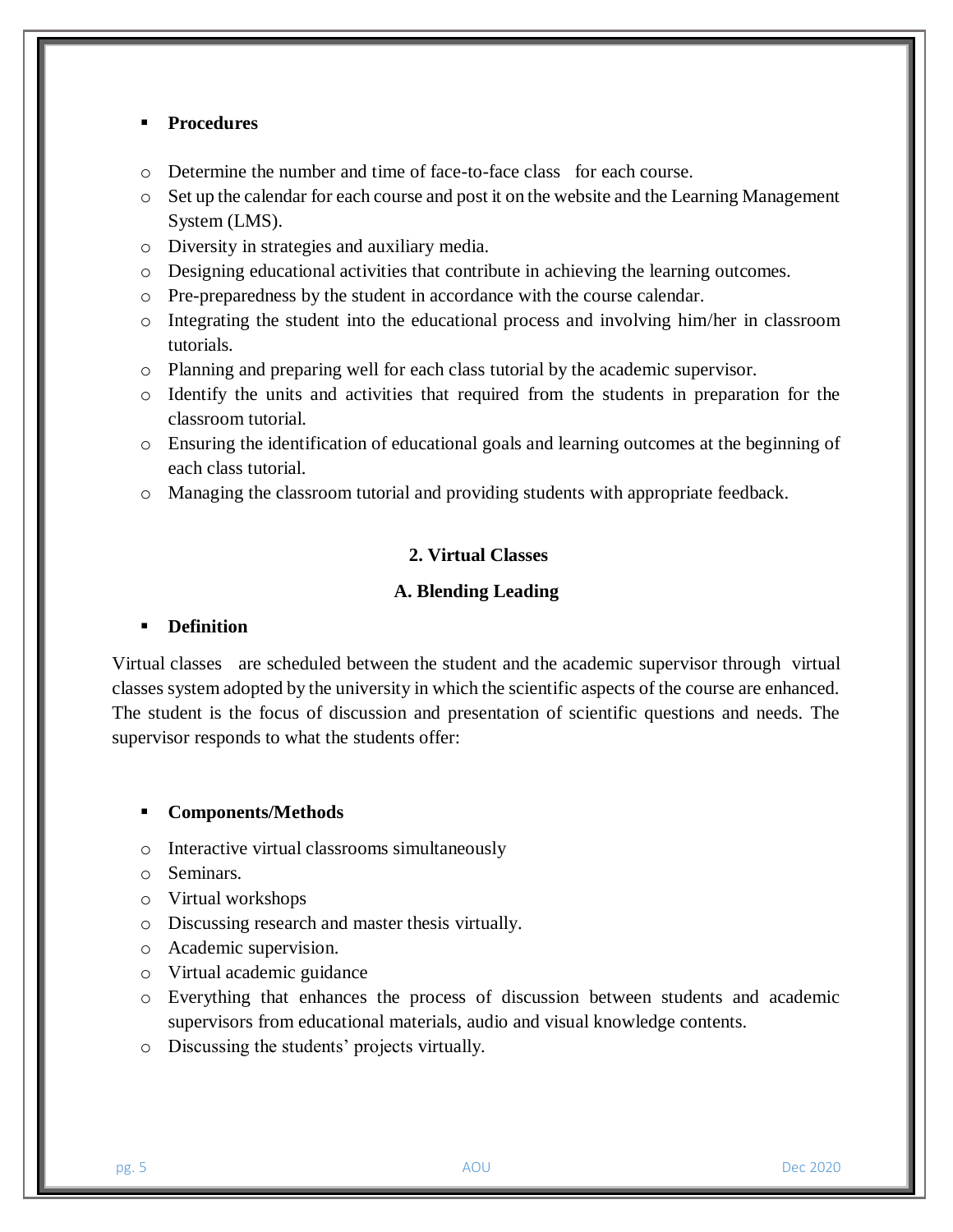## **Quality performance**

- o Preparing and adhering virtual classes schedule
- o Continuous evaluation of virtual classes and students surveys
- o The readiness of the virtual classes system that being used
- o Continuous following-up of the virtual classes and enhancing its ability in student's scientific support and enhancing their learning outcomes achievement.
- o Continuous technical support before and after the virtual classes
- o Recording virtual classes and make them available on the Learning Management System.
- o Availability of tools and technical capabilities to the student and academic supervisor.
- o Sharing virtual good practices.

- o Identifying virtual classes schedule s to each course and academic supervisor.
- o Posting the schedule on the website and in the learning management system
- o Pre-prepared by the student in accordance with the course calendar.
- o Student preparing in advance with questions and topics of discussion and his or her educational needs.
- o academic supervisor preparing and planning for the virtual meeting.
- o Insuring that the techniques required are ready for the tutorial (a computer with a camera, a mike and a tablet with a digital pen for writing or drawing).
- o Choosing the right app or program.
- o High-speed nternet availability.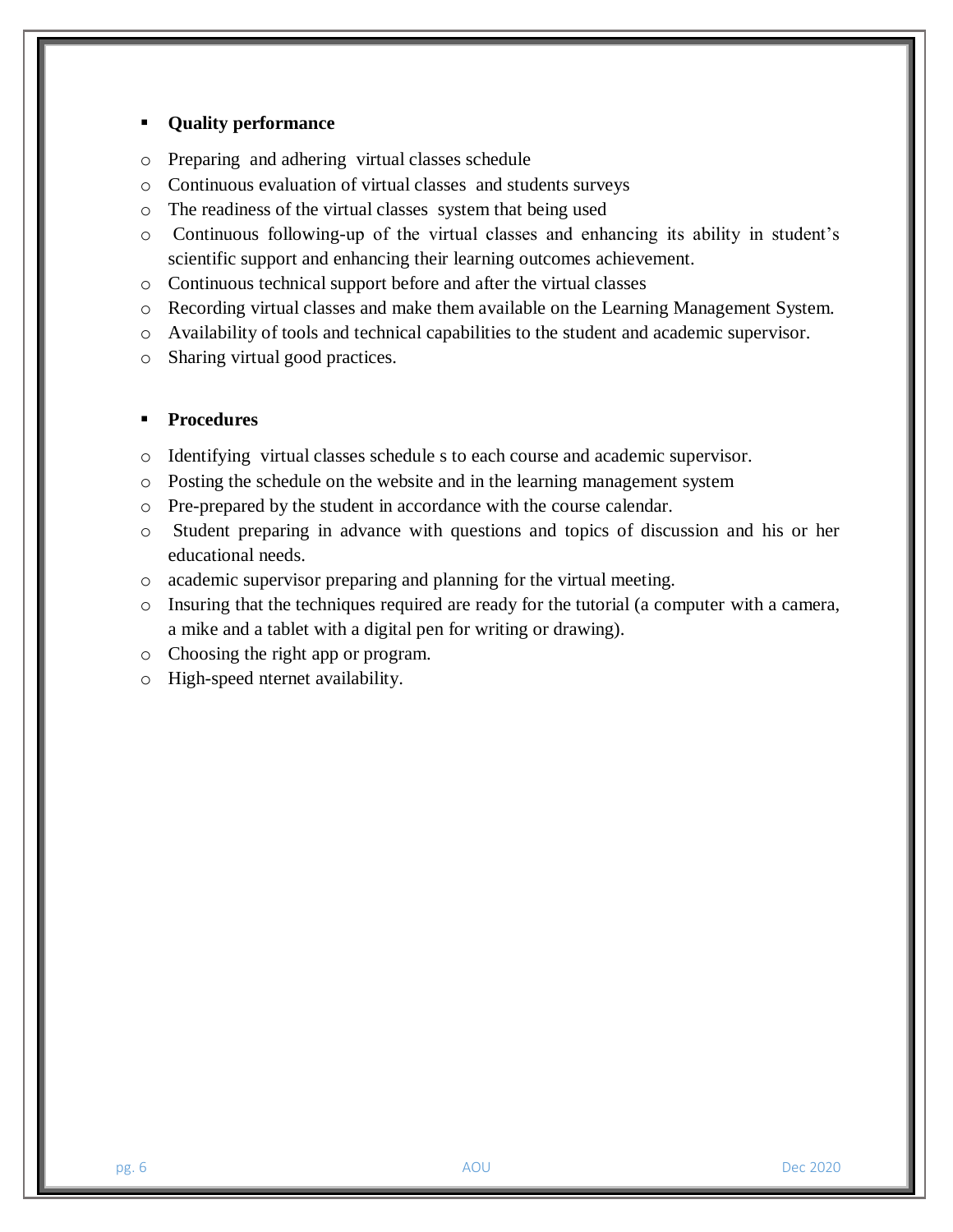# **2. Virtual Classes B. Electronic Learning / Completely Digital**

# **Definition**

Virtual classes between the student and the academic supervisor covering scientific aspects of the academic course to enhance the student's achievement of learning outcomes according to a virtual predetermined schedule. It is characterized by multi-directional interactive encounters. It focuses on the student's pivotal and positive role in the educational process and the role of the academic supervisor as a mentor, supporter and facilitator of self-learning

# **Components/Methods**

- o Virtual presentations
- o Discussions exchange and problem solving
- o Virtual activities.
- o Explaining concepts that are difficult to understand( Virtually )
- o Micro-learning and virtual collaborative / participatory groups.
- o Brainstorming and discussions (questions/queries/examples).
- o Virtual practical implementations and practices.
- o Virtual academic supervision
- o Virtual seminars

# **Quality performance**

- o To be the student knowledge and actively involved in the learning process. The
- $\circ$  academic supervisor should be familiar with his/her various roles in supervision, guidance, and the management of the virtual learning process.
- o Availability of the assistance educational media for the virtual classes
- o Student and academic supervisor readiness before the tutorial start
- o Training and continuous development for academic supervisors in relation to virtual learning processes
- o Peer-to-peer assessment and sharing virtual good practices
- o Following -up the virtual classes by the coordinators.

- o Determining the number and time of virtual classes or each course.
- o Setting-up the calendar for each course and post it on the website and the Learning Management System (LMS).
- o Diversity in strategies and auxiliary media.
- o Designing a virtual educational activity that contribute in achieving the learning outcomes.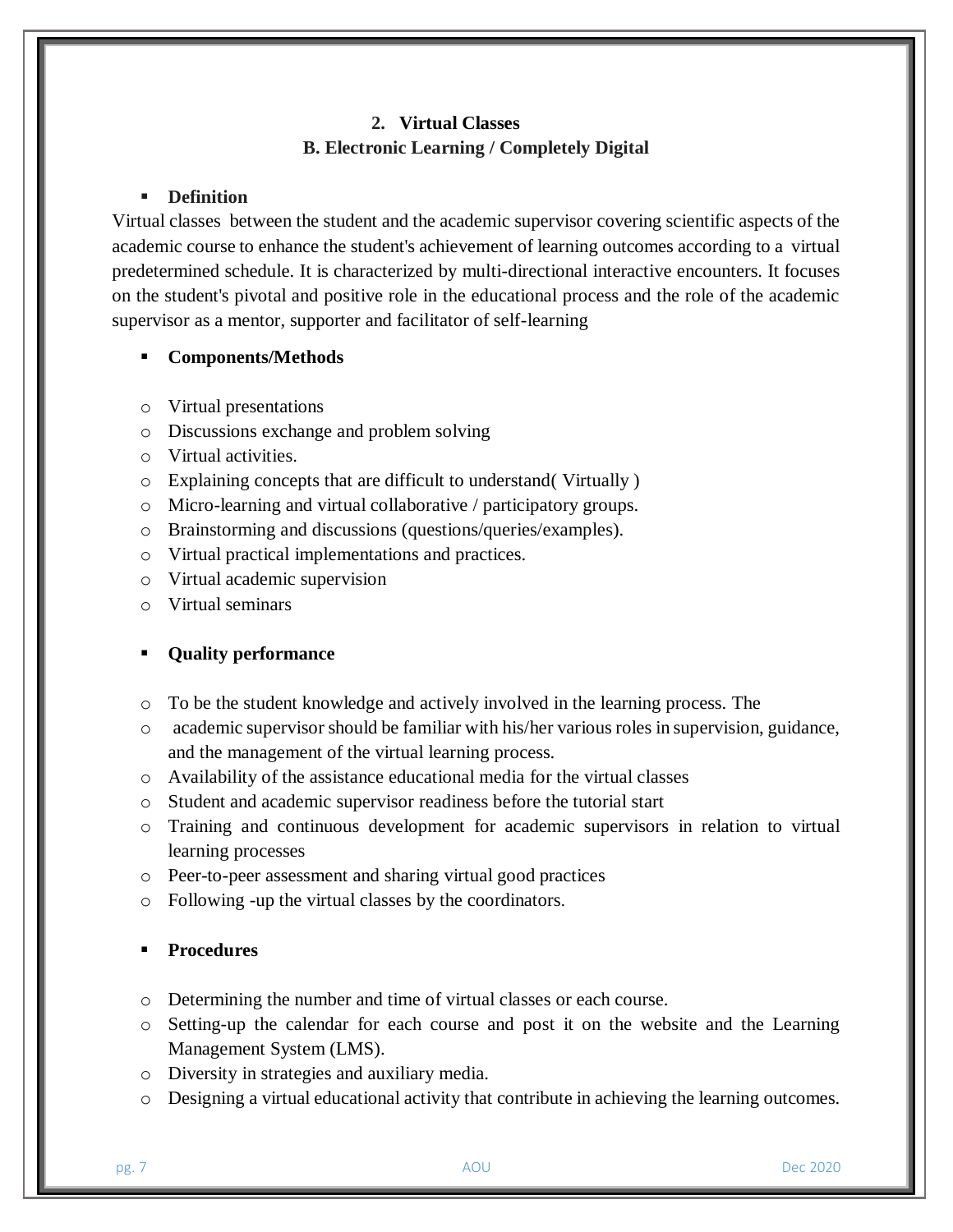- o Student pre-preparedness with questions and his/her educational needs.
- o Integrating the student into the educational process and involving him/her in the virtual classes.
- o Academic supervisor well planning and preparing for each virtual class by
- o Identifying the units and activities that required from the students in the preparation of the virtual classes .
- o Ensuring that educational goals and learning outcomes were identified at the beginning of each virtual class.
- o Managing the virtual class and providing students with appropriate feedback.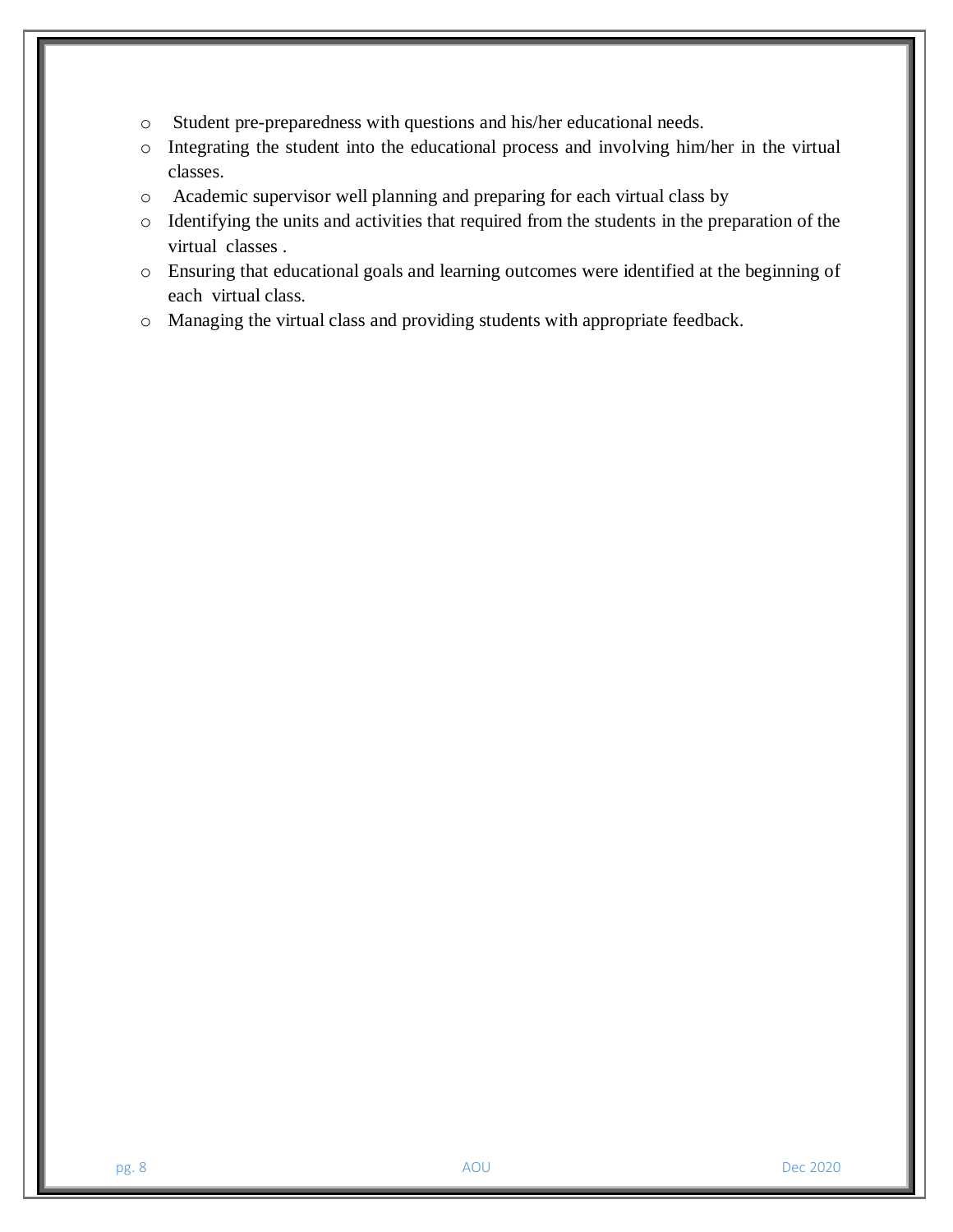# **3. Digital Content**

#### **Definition**

It is an education and learning variety sources (audio, visual, writing) available in the e-learning environment to achieve e-learning and give students the knowledge and skills appropriate to learning outcomes and educational goals.

## **Components / Methods**

- o Course syllabus.
- o Forums.
- o Written or audio texts.
- o Course Calendar
- o Experimental tests.
- o Interactive e-books.
- o Presentations.
- o Lessons
- o Systematic and non-systematic activities.
- o Supplementary materials.
- o Simulations.
- o Educational applications and software.
- o Learning tools/learning objects
- o Learning media is an open learning source.
- o Recorded videos.

#### **Quality performance**

- o Tools and infrastructure.
- o Good and continuous technical support.
- o The readiness of the student learning system
- o Student's skill in employing and using modern learning technology
- o Well training for faculty members.
- o Smartphones and social media.

- o Providing electronic content for each course.
- o Setting up and publishing student and tutor guide
- o Studying students' performance in the course
- o Allowing students and academic supervisors to express their opinions
- o Evaluating electronic contents periodically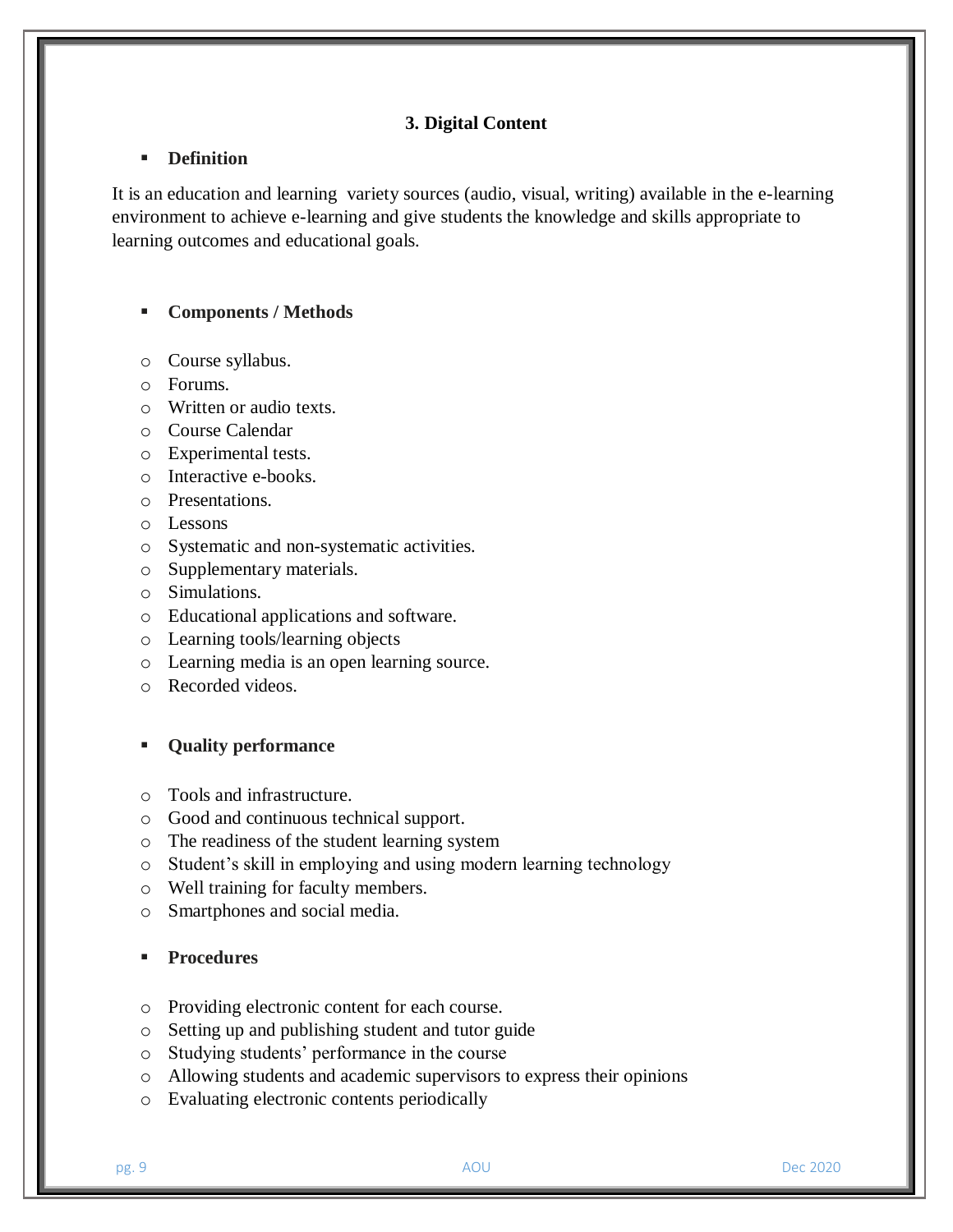o Developing the model and generalize it to other courses.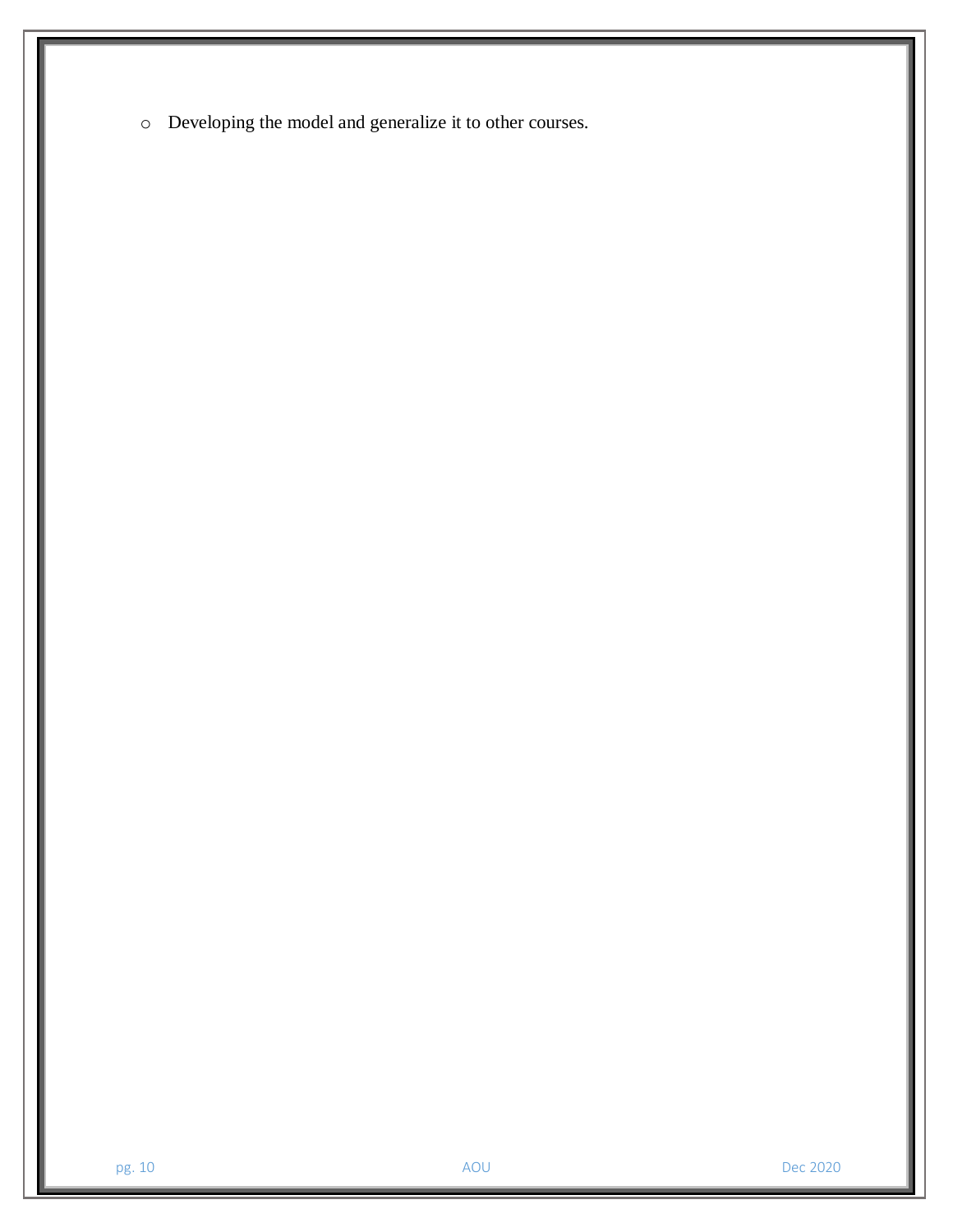# **4. Simultaneous Learning Activities**

#### **Definition**

They are scheduled learning activities (online) done simultaneously (at the same time) to achieve the learning goals and outcomes of the course. The student can enter them from anywhere. In these activities, the student can interact with the academic supervisor and fellow students, present visions and ideas, teamwork, getting instantaneous feedback and quick solutions to the problems they may face.

## **Components / Methods**

- o Scheduled virtual lectures
- o Instant messaging
- o Web Cast
- o Simultaneous activities / Scheduled virtual activities
- o Interactive learning models
- o Electronic discussion boards
- o Live Webinar.
- o Discussion rooms and scheduled live lessons
- o Scheduled visual communication

# **Quality performance**

- o Good preparation for activities in which they are linked to the learning outcomes of the course.
- o Providing special electronic tools for simultaneous activities.
- o Activities diversity to cover different cognitive levels, learning outcomes, competencies and higher thinking skills.
- o Following-up, feedback, assessment and continuous development

- o Identifying the educational objectives and send them to students/publishing them.
- o Using audio-visual and readable stimuli during simultaneous activities such as: sending continuous reminders to students
- o Encouraging collaborative learning among students.
- o Adjusting the standard sound tone at the beginning of the activity.
- o Recording the activity and make, it available online on the Learning Management system Platform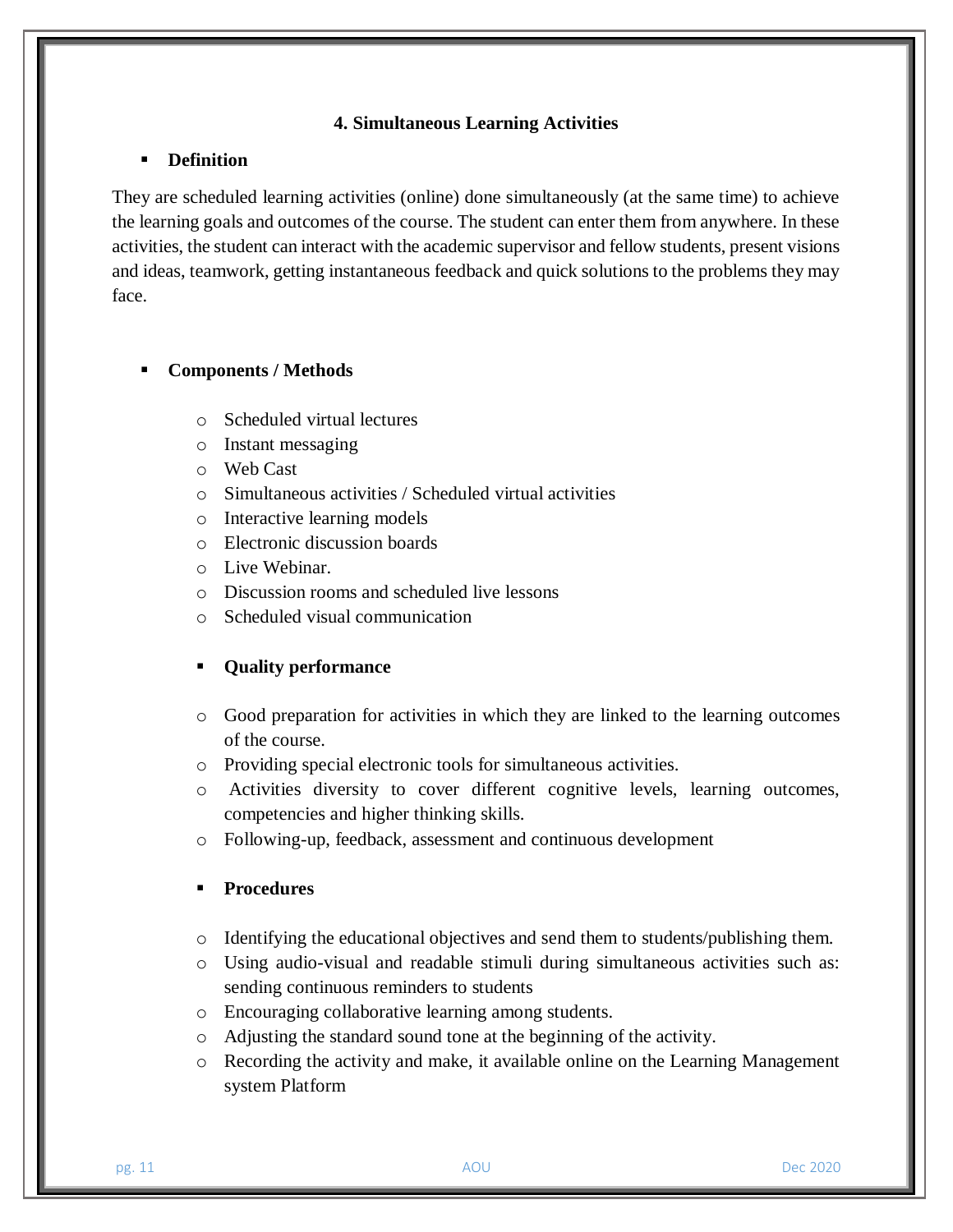- o Determining outline expectations.
- o Using of assistance visual aids.
- o Texts preferably short and easy to read.
- o Motivating students to participate by asking questions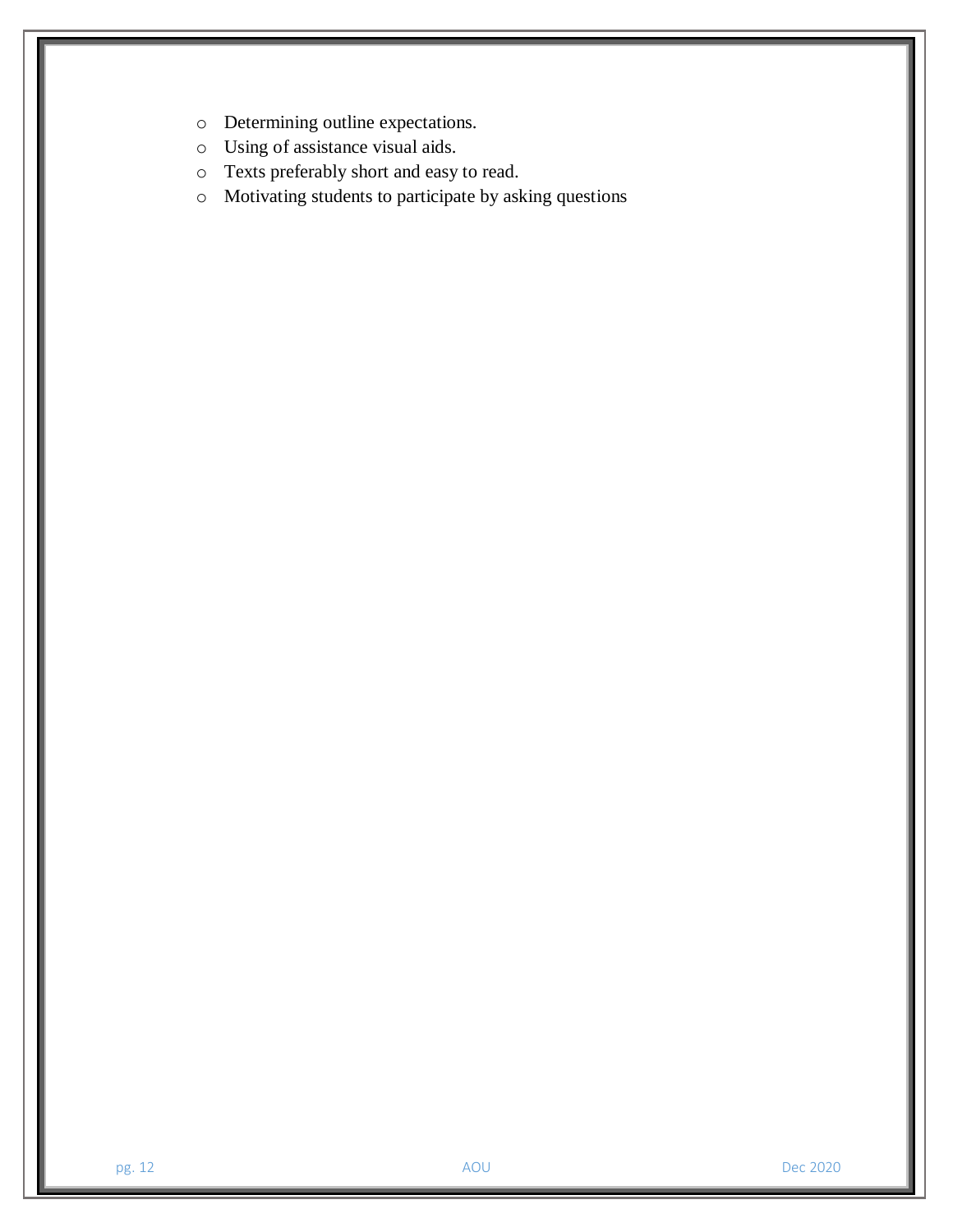#### **5. Asynchronous Learning Activities**

## **Definition**

Learning activities (online) are performed by the student at his/her proper time, with speed and the way that adequate to his/her abilities and circumstances. These activities measure the student's ability to access information and sources of knowledge that help him/ her in achieving the learning outcomes, showing and reviewing what he has learned. It also help the student communicate with colleagues and professors in a timely manner and in the right place for each student. This type of learning is called Location & Space Independent Learning which is independently from location and speed so that the students can access knowledge source related to the course and learn from it in a way, time and speed that proper to them .

#### **Component / Methods**

Asynchronous learning uses electronic tools and systems that enable students and tutors to interact asynchronously according to their time (not scheduled activities), this type can include;

- o Email
- o Emulators.
- o Blogs display experiences, educational attitudes and educational games
- o Social media groups
- o Blogs
- o Collaborative document.in cloud
- o Presentations and videos recorded for lectures
- o Discussion boards.
- o Conversation and discussion platforms
- o Written, visual, audio and digital knowledge sources

# **Quality performance**

Providing sources of knowledge that achieve limited learning outcomes for each course, in which they are easy to design and access (written, audio and visual electronic content.)

- o The appropriate design for online discussions through social media tools (YouTube channel)
- o Good design for collective projects and how they work collaboratively and asynchronous with tracking its progress in their work.
- o Providing videos that display specific skills the student needs
- o Providing the necessary electronic tools for asynchronous activities.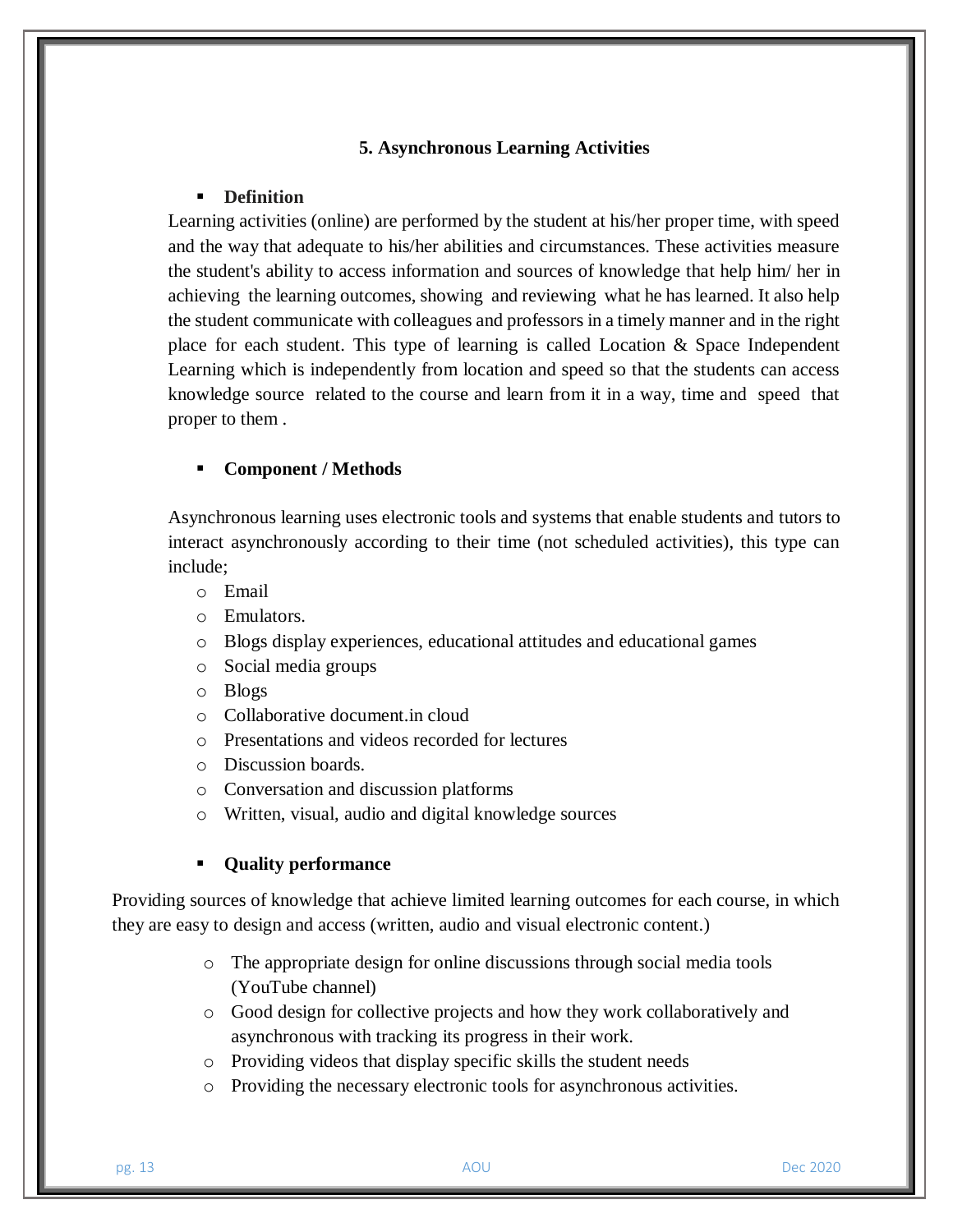o Preparing short tests and assessment tools that show the student 's degree of acquisition specific skills learning outcomes

- $\checkmark$  Identifying types and numbers of activities and upload them on the site (targeting higher education and thinking skills)
- $\checkmark$  Guiding students to specific tools for collective projects work and appropriate tools to make appropriate corrections on group reports.
- $\checkmark$  Recording lectures as a video and uploading them in the learning management system of the course. It is better to be videos in written, pictures and presentations form
- $\checkmark$  Downloading videos that display certain skills for the student to review.
- $\checkmark$  Preparing appropriate questions for short tests that show the student the extent in which he or she achieves a specific skill or knowledge.
- $\checkmark$  Directing student to panel discussions, forums, social media tools, or other tools to work, discussions and conversation for the topics being discuses
- $\checkmark$  Providing appropriate feedback in an appropriate manner.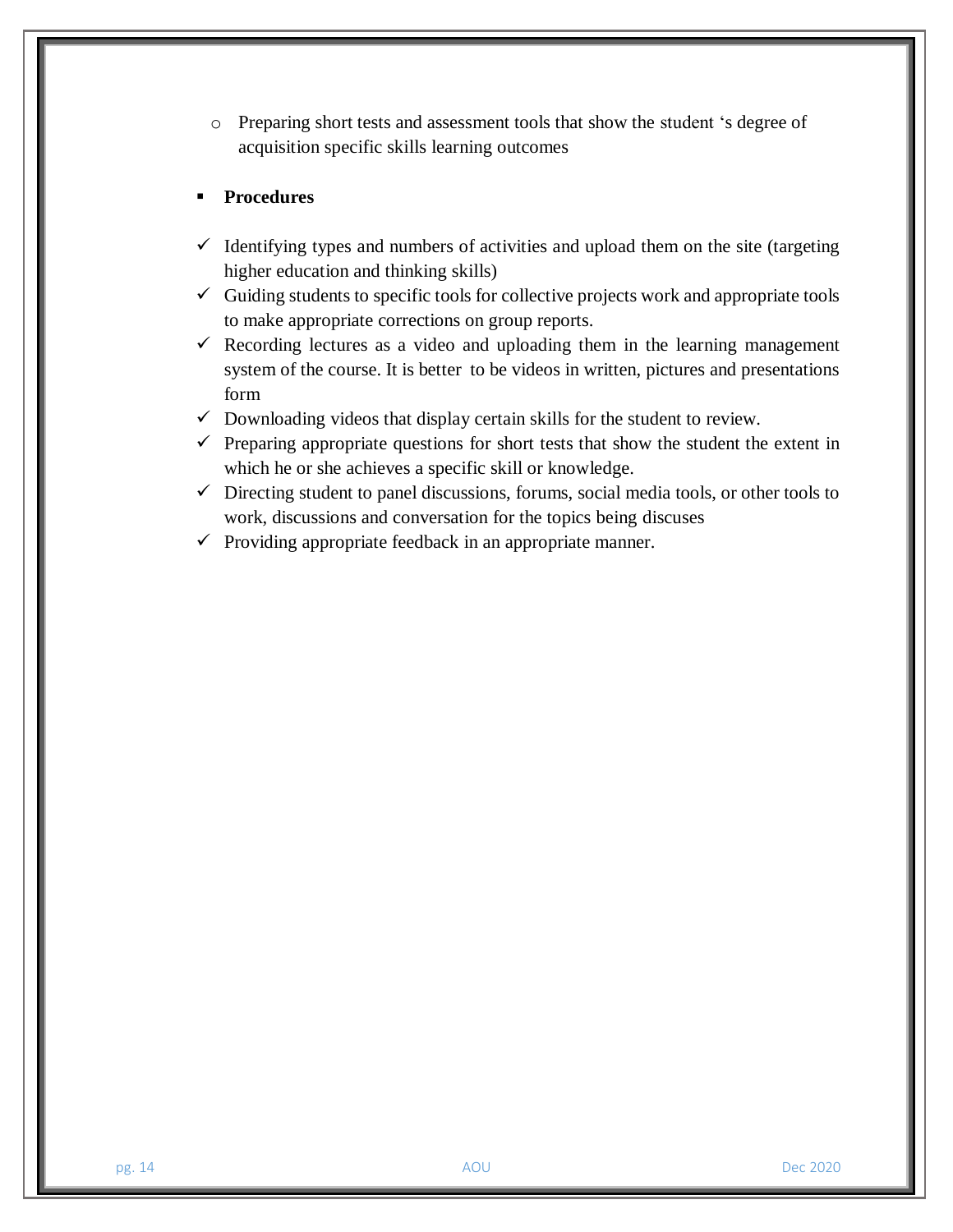# **6. Assessment Learning Outcomes**

## **Definition**

It is an important element that interest in the essence of the learning process and seeks to fairly evaluate the performance of students and ensuring that the students achieve the required performance. Also providing them with feedback in which contributes in correcting the student's career and enhancing the process of learning .

# **Components / Methods**

## **Summative Assessmen**t

Mid-term exams / Final exams / Comprehensive Examination - Examinations filled graduation requirements - Examinations and oral discussions of graduation projects and research (Exit Exams Viva Voce) final exams computerized assessment continuous

# **Formative Assessment**

- o Assignments/ quarterly work فصلية أعمال/
- o Activities and practical implementations
- o Student self-evaluation
- o Peer-to-peer assessment within the class
- o Tests/ paper assignments
- o Research, reports, study case
- o Group activities (projects/joint research).
- o Realistic classroom (tribal or formative classroom activities. practical practices and applications of acquired knowledge and skills).
- o Short tests/computerized assignments.
- o Completion files, graduation projects, post- graduate letters.

## **Quality performance**

- o Comply with the university's exam and assessments bylaws and procedures
- o To show Strengths and weaknesses in the students' performance.
- o Providing students with sufficient information about the university's policies on fraud and plagiarism in the assessments
- o To use measurement methods that allow assessing the achievement of educational objectives with the learner.
- o Providing continuous feedback assessment
- o The assessments tools should be link to learning outcomes achievement of and program educational objectives.
- o Providing Feed forward improve learning outcomes
- o To measure the student acquisition of learning outcomes and courses and it should take into account the justice among students.